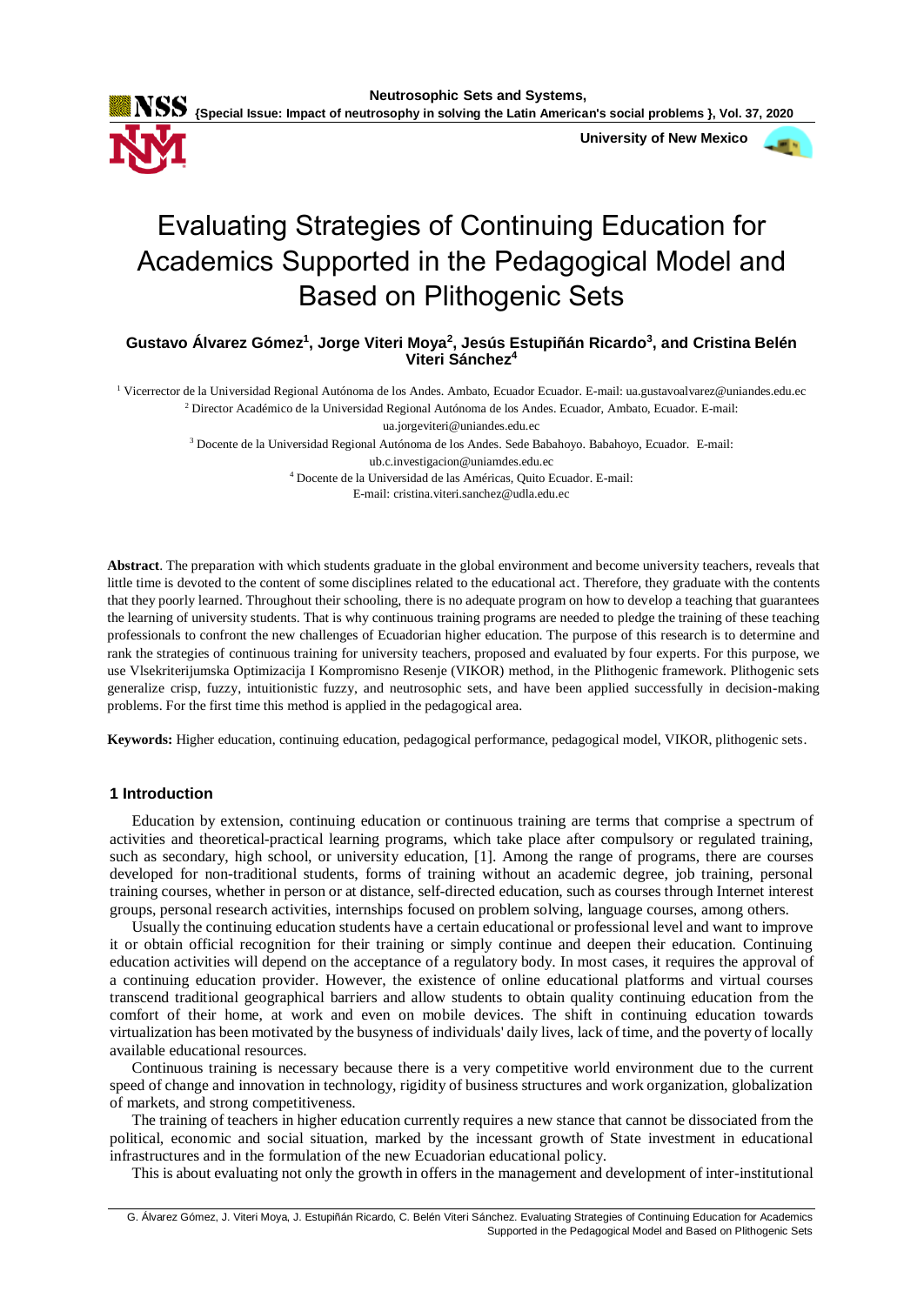projects for teaching. It also requires in higher education, as in the other instructional subsystems, to develop continuous training in accordance with the social, cultural and political context, which is the main goal of every educational phenomenon.

Scientific and technological advances and new models of production are factors that occur on a global scale and impose a serious reflection by the political entities about the types of organization and the operation of the higher education system. Within the challenges of that reality, the trends are related to:

• The implementation of educational reforms to increase the quality of the educational process. Chinchilla's position is recognized in this field, who refers to the "... need for a change in the curriculum of university majoring.", [2].

• The reengineering of university substantive processes in each management that reflects on the certification and accreditation of universities (plans and programs). In this sense, other researchers such as Campoverde have stated that: "… the improvement of the pedagogical professional performance of teachers should be a reflection of university certification…", [3].

• The curricular reformulation also makes evident the imperativeness of continuous training for teachers and managers, seeking to address the scientific and technological dimensions, for a sustainable and humanistic educational process.

• The development of didactic, communicative, investigative, technological, professional and human competences that show synergy in all the constant disciplines in the curricular programs. That agrees with Oramas who offers a system of competences of university teachers for medical courses, which is a "... system of knowledge, skills and values in the modes of professional performance.", [4].

In higher education, this analysis encourages a critical and complex reflection on the approach made to the continuous training of university teachers and authorities, which promotes the improvement of their pedagogical performance and raises the quality of teaching; this is the main goal of this work.

In this paper, different strategies of continuous training for teachers of higher education in Ecuador are studied. In this regard, a theory known as Plithogeny recently emerged from Neutrosophy. Plithogeny is the genesis or origination, creation, formation, development, and evolution of new entities from dynamics and organic fusions of contradictory and/or neutrals and/or non-contradictory multiple old entities, [5]. Plithogeny pleads for the connections and unification of theories and ideas in any field. "Entities" mean the "knowledge" in various fields, such as soft sciences, hard sciences, arts and letters theories, among others.

While Neutrosophy only deals with the triad  $(\langle A \rangle, \langle \text{neut } A \rangle, \langle \text{anti } A \rangle)$ , where A is an item or a concept, Plithogeny is responsible for obtaining new objects from old ones represented by other triads  $\langle \langle B \rangle$ ,  $\langle \langle B \rangle$ ,  $\langle$ anti B $\rangle$ ) or simply  $\langle$ C $\rangle$  or  $\langle$ D $\rangle$ , so that there may be partial or total contradictions between them, which when dynamically interacting with each other create a new object.

A plithogenic set P is a set whose elements are characterized by one or more attributes, and each attribute may have many values, [5-10]. Each attribute value v has a corresponding (fuzzy, intuitionistic fuzzy, or neutrosophic) degree of appurtenance  $d(x, v)$  of the element x, to the set P, with respect to some given criteria, [11]. In order to obtain a better accuracy for the plithogenic aggregation operators, a (fuzzy, intuitionistic fuzzy, or neutrosophic) contradiction (dissimilarity) degree is defined between each attribute value and the dominant (most important) attribute value.

Additionally we use the Vlsekriterijumska Optimizacija I Kompromisno Resenje (VIKOR), which is a multicriteria decision-making method that focuses on the criteria evaluation with respect to others, where the main idea of the method consists in assuming that the compromise is acceptable to resolve conflicts, [12-14]. In this method, each evaluation is compared against the best and worst ideal evaluations. This method has been used with plithogenic sets for hospital medical care systems evaluation, [15-18].

In this paper, we evaluate strategies for the continuous training of higher education teachers. This is a very useful and unprecedented way to make decisions in the university context of Ecuador. There are several papers covering to use Neutrosophy and Plithogeny in decision-making [7, 19-23], and pedagogical situations, [24, 25].

This paper is split into the following sections: section 2 contains a brief overview of the basic concepts of VIKOR and plithogenic sets. In section 3, we describe the results of the study of the strategies that can be applied in higher education for the continuous training of teachers, according to four experts' opinions who evaluate five alternatives based on eight criteria. Section 4 presents the conclusions.

## **2 Basic concepts**

This section contains the basic concepts of plithogenic sets in subsection 2.1 and VIKOR method in subsection 2.2.

#### **2.1 Plithogenic sets**

**Definition 1.** ([5]) A *plithogenic set*  $(P, A, V, d, c)$  is a set *P* that includes numerous elements described by a number of attributes  $A = {\alpha_1, \alpha_2, ..., \alpha_m}$ ,  $m \ge 1$ , which has values  $V = {v_1, v_2, ..., v_n}$ , for  $n \ge 1$ . For V there are two main features attributes values, they are the *appurtenance degree function*  $d(x, v)$  of the element *x*,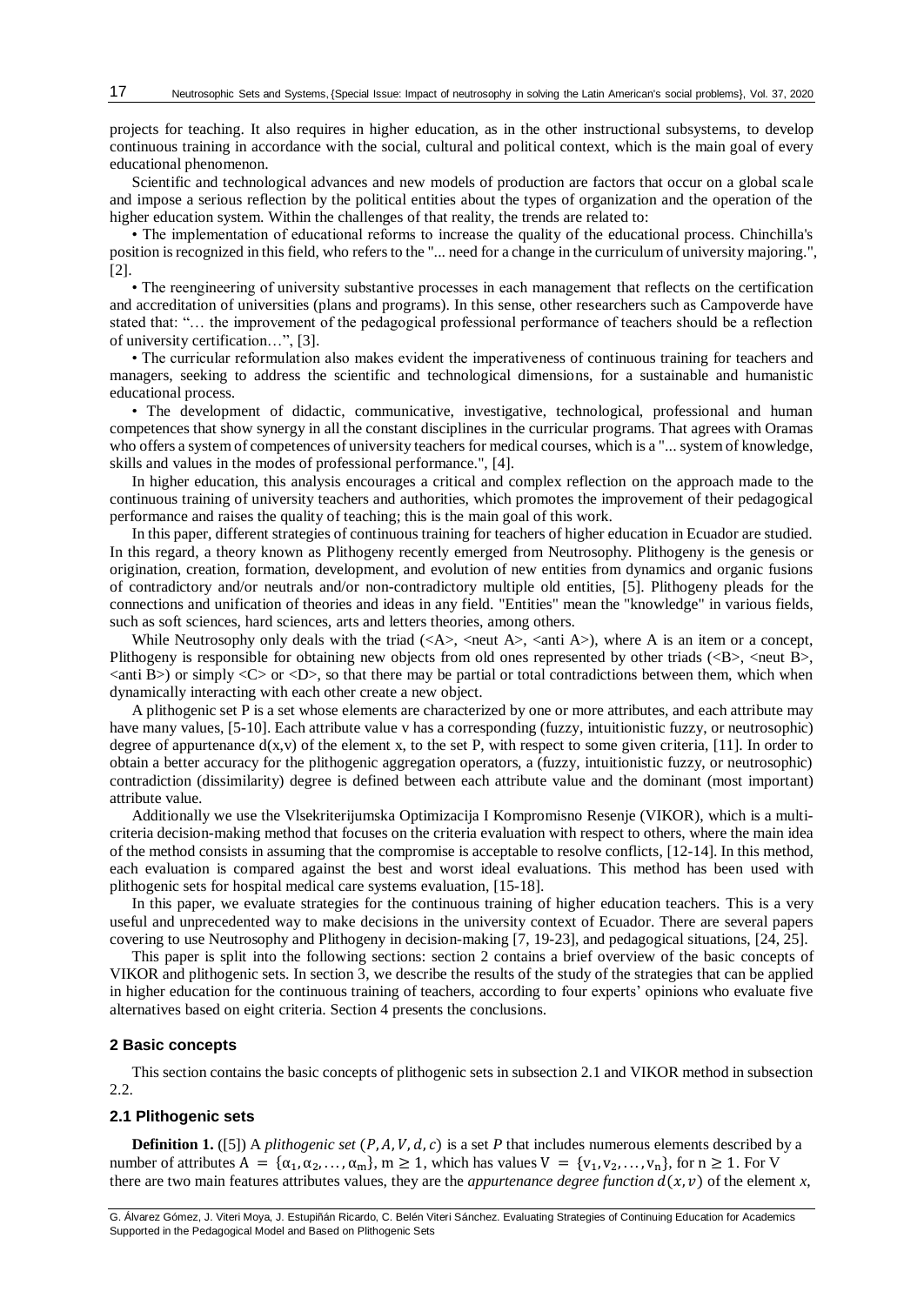with respect to some given criteria, and the *contradiction* (*dissimilarity*) *degree function*  $c(v, D)$  which is the one that exists between each attribute value and the most important (dominant) one.

Given A, a non-empty set of uni-dimensional attributes  $A = {\alpha_1, \alpha_2, ..., \alpha_m}$ ,  $m \ge 1$ , and let  $\alpha \in A$  be an attribute with its value spectrum the set S, where S can be defined as a finite discrete set,  $S = \{s_1, s_2, \ldots, s_l\}$   $l \in$  $[1, \infty)$ , or infinitely countable set S = {s<sub>1</sub>, s<sub>2</sub>, ...}, or infinitely uncountable (continuum) set S = (a, b), S =  $(a, b], S = [a, b),$  or  $S = [a, b].$ 

**Definition 2.** ([5]) The *degree of appurtenance* is defined for fuzzy, intuitionistic fuzzy, or neutrosophic degree of appurtenance to the plithogenic set. See expression 1 below:

$$
\forall x \in P, d: P \times V \to \mathcal{P}([0,1]^z) \tag{1}
$$

 $d(x, v)$  is a subset of  $[0, 1]^z$ ,  $\mathcal{P}([0, 1]^z)$  is the power set of  $[0, 1]^z$ , where  $z = 1, 2, 3$ , for fuzzy, intuitionistic fuzzy, and neutrosophic degrees of appurtenance, respectively.

**Definition 3.** ([5]) The attribute value *contradiction degree function* is defined as follows:

$$
c: V \times V \to [0,1] \tag{2}
$$

Such that  $c(v_1, v_2)$  represents the dissimilarity between two attribute values  $v_1$  and  $v_2$ , and satisfies the following axioms:

•  $c(v_1, v_1) = 0$ , the contradiction degree between the attribute values and itself is zero,

•  $c(v_1, v_2) = c(v_2, v_1).$ 

**Definition 4.** Given a plithogenic set  $(P, A, V, d, c)$ , a *Plithogenic Neutrosophic Aggregation Operator* is defined in Equation 3:

$$
(a_1, a_2, a_3) \text{Aggr}_p(b_1, b_2, b_3) = \left(\bar{c}(a_1 \wedge_F b_1) + (1 - \bar{c})(a_1 \vee_F b_1), \frac{1}{2}[a_1 \wedge_F b_1 + a_1 \vee_F b_1], \bar{c}(a_1 \vee_F b_1) + (1 - \bar{c})(a_1 \wedge_F b_1)\right)
$$
\n(3)

Where  $\bar{c} \in [0, 1]$ ,  $\Lambda_F$  is a t-norm and  $V_F$  is a t-conorm.

It is a *Plithogenic Neutrosophic Intersection* when  $\bar{c} = 1$  and it is a *Plithogenic Neutrosophic Union* when  $\bar{c} =$ 0, [5]*.* This aggregator is more accurate than both the n-norms and n-conorms between neutrosophic sets.

A plithogenic neutrosophic set can be converted into a crisp value using the following formula, [15]:

$$
S(T, I, F) = \frac{1}{3}(2 + T - I - F)
$$
 (4)

#### **2.2 The VIKOR method**

One fundamental formula of the VIKOR method is the  $L_p$ -metric. Let us denote by  $A = \{A_1, A_2, \dots, A_J\}$  the set of alternatives and  $C = \{c_1, c_2, \dots, c_n\}$  the set of criteria. If  $f_{ij}$  denotes the j-th alternative measured against the ith criterion. Then, the  $L_n$ -metric is used as follows, [13, 14]:

$$
L_{pj} = \left\{ \sum_{i=1}^{n} \left[ w_i \left( f_i^* - f_{ij} \right) / \left( f_i^* - f_i^- \right) \right]^p \right\}^{1/p} \tag{5}
$$

Where  $1 \le p \le \infty$ ; j = 1, 2, …, J, i = 1, 2, …, n,  $f_i^*$  and  $f_i^-$  are the best and the worst values of criteria, respectively. If  $c_i$  is a beneficial criteria, then  $f_i^* = \max_j (f_{ij})$  and  $f_i^- = \min_j (f_{ij})$ . In contrast, if  $c_i$  is nonbeneficial criteria, then  $f_i^* = \min_j (f_{ij})$  and  $f_i^- = \max_j (f_{ij})$ .  $w_i$  is the weight of the i-th criterion expressing its importance.

Next, for decision making, indexes  $S_j$  (maximum group utility) and  $R_j$  (minimum individual regret of the opponent) are calculated using  $L_{1j}$  and  $L_{\infty j}$ , respectively through Equations 6 and 7.

$$
S_{j} = \sum_{i=1}^{n} [w_{i}(f_{i}^{*} - f_{ij})/(f_{i}^{*} - f_{i}^{-})]
$$
\n
$$
R_{j} = max_{i}[w_{i}(f_{i}^{*} - f_{ij})/(f_{i}^{*} - f_{i}^{-})]
$$
\n(7)

Then, the concordance index is calculated using Equation 8:

$$
Q_j = \nu \left[ \frac{S_j - S^*}{S^* - S^*} \right] + (1 - \nu) \left[ \frac{R_j - R^*}{R^* - R^*} \right] \tag{8}
$$

Where  $S^-$  = max<sub>j</sub>S<sub>j</sub>,  $S^*$  = min<sub>j</sub>S<sub>j</sub>, R<sup>-</sup> = max<sub>j</sub>R<sub>j</sub>, R<sup>\*</sup> = min<sub>j</sub>R<sub>j</sub>, and v is the weight of strategy of maximum group utility, usually it is fixed as 0.5.

Finally, we sort the alternatives  $A_j$  according to the values of  $Q_j$  in descending order, where alternative having the minimum Q is the best one. Then, for alternative selection, two additional conditions should be satisfied.

G. Álvarez Gómez, J. Viteri Moya, J. Estupiñán Ricardo, C. Belén Viteri Sánchez. Evaluating Strategies of Continuing Education for Academics Supported in the Pedagogical Model and Based on Plithogenic Sets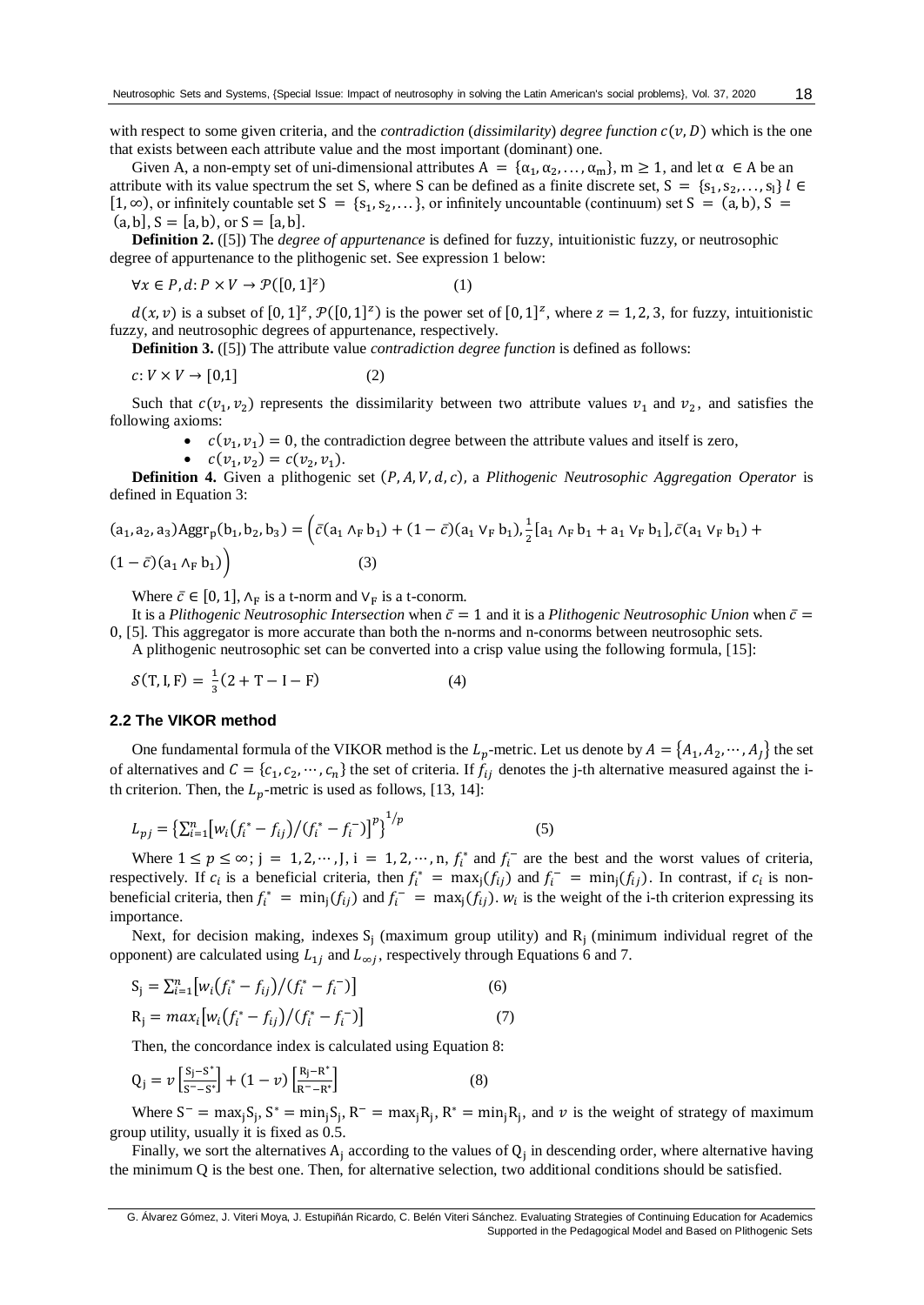Condition 1 (acceptable advantage):

J−1

If  $A<sup>1</sup>$  and  $A<sup>2</sup>$  are the first and the second alternatives, respectively in the order, then this condition is:  $Q(A^1) - Q(A^2) \geq \frac{1}{1}$ 

Condition 2 (acceptable stability):

As the ranking of Q,  $A<sup>1</sup>$  must be the superior in both, the ranking of S and R. In case that one condition is not satisfied, a set of alternatives is proposed:

- If condition 2 is not satisfied, then  $A^1$  and  $A^2$  are compromise solutions;
- If condition 1 is not satisfied, then  $A^1$ ,  $A^2$ ,...,  $A^j$  are compromise solutions, where  $A^j$  is determined by the following equation:

$$
Q(A^{J}) - Q(A^{1}) < \frac{1}{J-1}
$$

In [15] there is a solution obtained with VIKOR method using plithogenic sets. They define linguistic terms for assessing the weights of criteria and the classification terms, as in Tables 1 and 2, respectively.

| <b>Linguistic expressions</b>  | The plithogenic number of all expressions $(T, I, F)$ |
|--------------------------------|-------------------------------------------------------|
| Low significance $(LS)$        | (0.10, 0.70, 0.80)                                    |
| Equal significance (ES)        | (0.30, 0.40, 0.80)                                    |
| Robust significance (RS)       | (0.50, 0.40, 0.60)                                    |
| Very robust significance (VRS) | (0.70, 0.30, 0.10)                                    |
| Absolute significance (AS)     | (0.90, 0.10, 0.10)                                    |

**Table 1:** Semantic expressions for the significance weights of criteria. Source [15].

.

| <b>Linguistic expressions</b> | Plithogenic number $(T, I, F)$ |  |
|-------------------------------|--------------------------------|--|
| Very poor (VP)                | (0.10, 0.75, 0.85)             |  |
| Poor $(P)$                    | (0.25, 0.60, 0.80)             |  |
| Medium poor (MP)              | (0.40, 0.70, 0.50)             |  |
| Medium $(M)$                  | (0.50, 0.40, 0.60)             |  |
| Medium Good (MG)              | (0.65, 0.30, 0.45)             |  |
| Good(G)                       | (0.80, 0.10, 0.30)             |  |
| Very Good (VG)                | (0.95, 0.05, 0.05)             |  |

**Table 2:** Linguistic expressions for rendering classification of substitutions. Source [15].

This method contemplates a matrix where the k-th evaluator assesses the J alternatives according to the n criteria as follows:

|                                            |                                         | $\mathcal{C}_2$                         | $\cdots$             |        |  |
|--------------------------------------------|-----------------------------------------|-----------------------------------------|----------------------|--------|--|
| Contradiction degrees $\lceil cd_1 \rceil$ |                                         | $cd_2$                                  | $\cdots$             |        |  |
|                                            | $\widetilde{X}_{11k}$                   | $\widetilde{\mathbf{X}}_{12\mathbf{k}}$ | $\cdots$             |        |  |
| А٥                                         | $\widetilde{\mathbf{X}}_{21\mathbf{k}}$ | $\widetilde{X}_{22k}$                   | $\cdots$             | $-2nk$ |  |
| Aı                                         | $\widetilde{\mathbf{X}}$                | $\widetilde{X}_{12k}$                   | $\cdots$<br>$\cdots$ |        |  |
|                                            | I1k                                     |                                         |                      |        |  |

Where  $\widetilde{X}_{jik} = (T_{jik}, I_{jik}, F_{jik})$   $(j = 1, 2, ..., J)$  $(i = 1, 2, ..., n)$  is the evaluation given by the k-th expert about the j-th alternative evaluated according to the i-th criterion. These values are obtained from Table 2.

On the other hand, experts evaluate every criterion according to matrix in Equation 10.

|                                                       |                               | $\mathcal{C}_{2}$ | $\cdots$ |                                           |  |
|-------------------------------------------------------|-------------------------------|-------------------|----------|-------------------------------------------|--|
| Contradiction degrees $\lceil cd_1 \quad cd_2 \rceil$ |                               |                   | $\cdots$ |                                           |  |
| $E_{1}$                                               | $\widetilde{\mathrm{X}}_{11}$ |                   |          | $\tilde{X}_{12}$ $\tilde{X}_{1n}$         |  |
|                                                       | $\widetilde{X}_{21}$          | $\Lambda$ วว      |          | $\widetilde{X}_{22}$ $\widetilde{X}_{2n}$ |  |
| ٠                                                     |                               |                   | $\cdots$ |                                           |  |
|                                                       |                               |                   | $\cdots$ |                                           |  |

G. Álvarez Gómez, J. Viteri Moya, J. Estupiñán Ricardo, C. Belén Viteri Sánchez. Evaluating Strategies of Continuing Education for Academics Supported in the Pedagogical Model and Based on Plithogenic Sets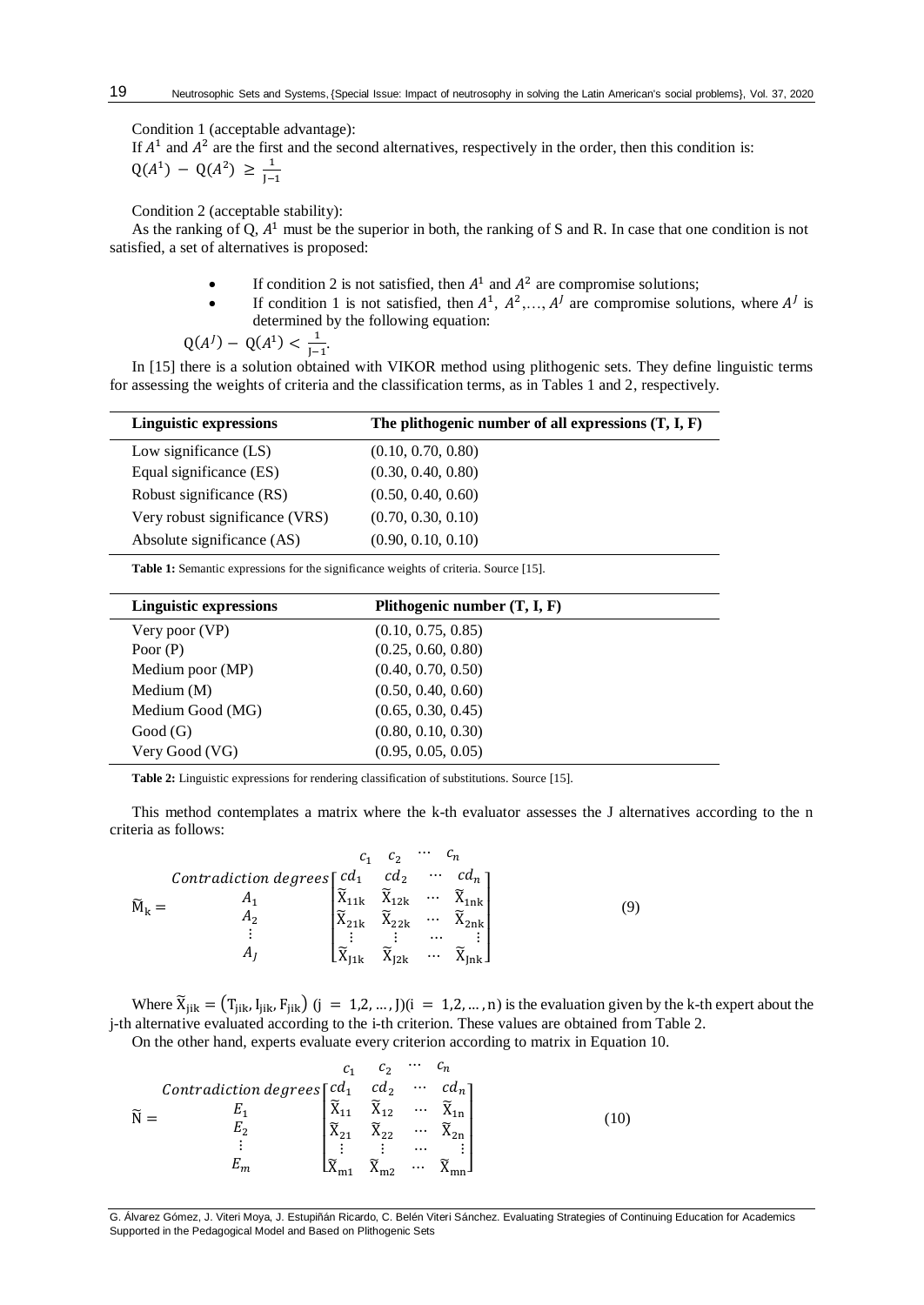Here,  $\widetilde{X}_{ki}$  is the evaluation of the k-th expert on the importance of the i-th criterion. The values are obtained from the linguistic terms in Table 1 and  $\tilde{X}_{ki}$  are their equivalent plithogenic numbers.

Then, the algorithm to calculate the best alternative is the following:

- 1. Select the set of experts  $E = \{E_1, E_2, \dots, E_m\}$ , the set of criteria  $C = \{c_1, c_2, \dots, c_n\}$ , and the set of alternatives  $A = \{A_1, A_2, \dots, A_J\}.$
- 2. Each expert evaluates the criteria according their importance using the linguistic terms in Table 1, then their associated plithogenic numbers are used to form matrix  $\tilde{N}$ .

The elements of each column of  $\widetilde{N}$  are aggregated using formula 3 and  $cd_i$ .

Then, each obtained value is converted into a crisp number using formula 4, let us call them  $w_i$ .

Next, normalize each  $w_i$  as  $\widetilde{w}_i = \frac{w_i}{\Sigma^n}$  $\frac{w_i}{\sum_{i=1}^n w_i}$ . Subsequently,  $\widetilde{w}_i$  are used as weights in the formulas.

3. Each expert evaluates each alternative against the criteria and matrices  $\widetilde{M}_k$  are obtained, where their elements are those in Table 2, such that the linguistic terms are converted into their equivalent plithogenic numbers shown in the table.

Aggregate matrices  $\widetilde{M}_k$  in a matrix  $\widetilde{M}$ , where  $\widetilde{M}(j,i) = \text{Aggr}_{p,k} \widetilde{M}_k(j,i)$ .

 $\widetilde{M}(j,i)$  is converted into a crisp matrix using Equation 4 for all its elements, let us call it M.

- 4. Apply crisp VIKOR method, i.e., calculate  $S_j$ ,  $R_j$ , and  $Q_j$ , using  $\tilde{w}_i$  for the weights and the elements of M, fixing  $\nu$ . We recommend to use  $\nu = 0.5$ .
- 5. Sort the alternatives following the steps of the classical VIKOR method. Thus, the best alternative can be selected.

#### **3 Best alternative for continuing education**

This section analyzes and selects the best alternative for continuing education in the Ecuadorian universities. For this purpose, we apply the algorithm explained in section 2, where VIKOR method is used combined with plithogenic sets, as proposed in [15].

Four experts were selected, they are denoted by  $E = \{E_1, E_2, E_3, E_4\}$ , thus  $m = 4$ . The criteria to evaluate alternatives are the following:

c1: Economical feasibility,

c2: Technical feasibility,

 $c_3$ : Correspondence with the pedagogical model of the Ecuadorian higher education centers,

c4: Cost,

c<sub>5</sub>: Profitability,

c6: Predicted pedagogical results,

 $c_7$ : Social, economic and political impact of the alternative in case of successful result, and

 $c_8$ : Availability of qualified teachers.

Whereas the alternatives (strategies) are the following:

A1: Not to perform continuous education, the regular education is sufficient.

To perform continuous education that is associated with the following programs:

A2: Diploma course in pedagogical sciences,

A3: Program of educational improvement at distance,

A4: Training program in organization and administration for work teams, and

A5: Program of doctoral training at distance.

Table 3 summarizes the assessment of the criteria by the four experts.

| Expert $\C$ riteria $c_1$ |      | c <sub>2</sub> | c <sub>3</sub> | c <sub>4</sub> | c <sub>5</sub> | <b>C</b> 6 | C7  | C8   |
|---------------------------|------|----------------|----------------|----------------|----------------|------------|-----|------|
| Contradiction<br>Degrees  | 1/10 | 1/20           | 1/10           | 1/10           | 1/10           |            |     | 1/10 |
| $E_1$                     | VRS  | VRS            | VRS            | RS             | VRS            | VRS        | VRS | RS   |
| E <sub>2</sub>            | ES   | VRS            | ES             | RS             | LS.            | VRS        | RS  | LS   |
| E <sub>3</sub>            | AS   | RS             | LS.            | RS             | AS             | AS         | RS  | ES   |
| E <sub>4</sub>            | VRS  | VRS            | RS             | ES             | LS             | VRS        | RS  | RS   |

**Table 3:** Importance of the criteria assessed by the four experts and their contradiction degrees.

We aggregate the results shown in Table 3 for all the experts using formula 3 and c<sub>i</sub>s, next we convert the obtained vector into a crisp vector using Equation 4, and finally we normalize it. The results are the following:  $\widetilde{w}_1 = 0.13999$ ,  $\widetilde{w}_2 = 0.13751$ ,  $\widetilde{w}_3 = 0.11322$ ,  $\widetilde{w}_4 = 0.10999$ ,  $\widetilde{w}_5 = 0.11763$ ,  $\widetilde{w}_6 = 0.14399$ ,  $\widetilde{w}_7 = 0.14399$ 0.13383, and  $\widetilde{w}_8 = 0.10384$ .

G. Álvarez Gómez, J. Viteri Moya, J. Estupiñán Ricardo, C. Belén Viteri Sánchez. Evaluating Strategies of Continuing Education for Academics Supported in the Pedagogical Model and Based on Plithogenic Sets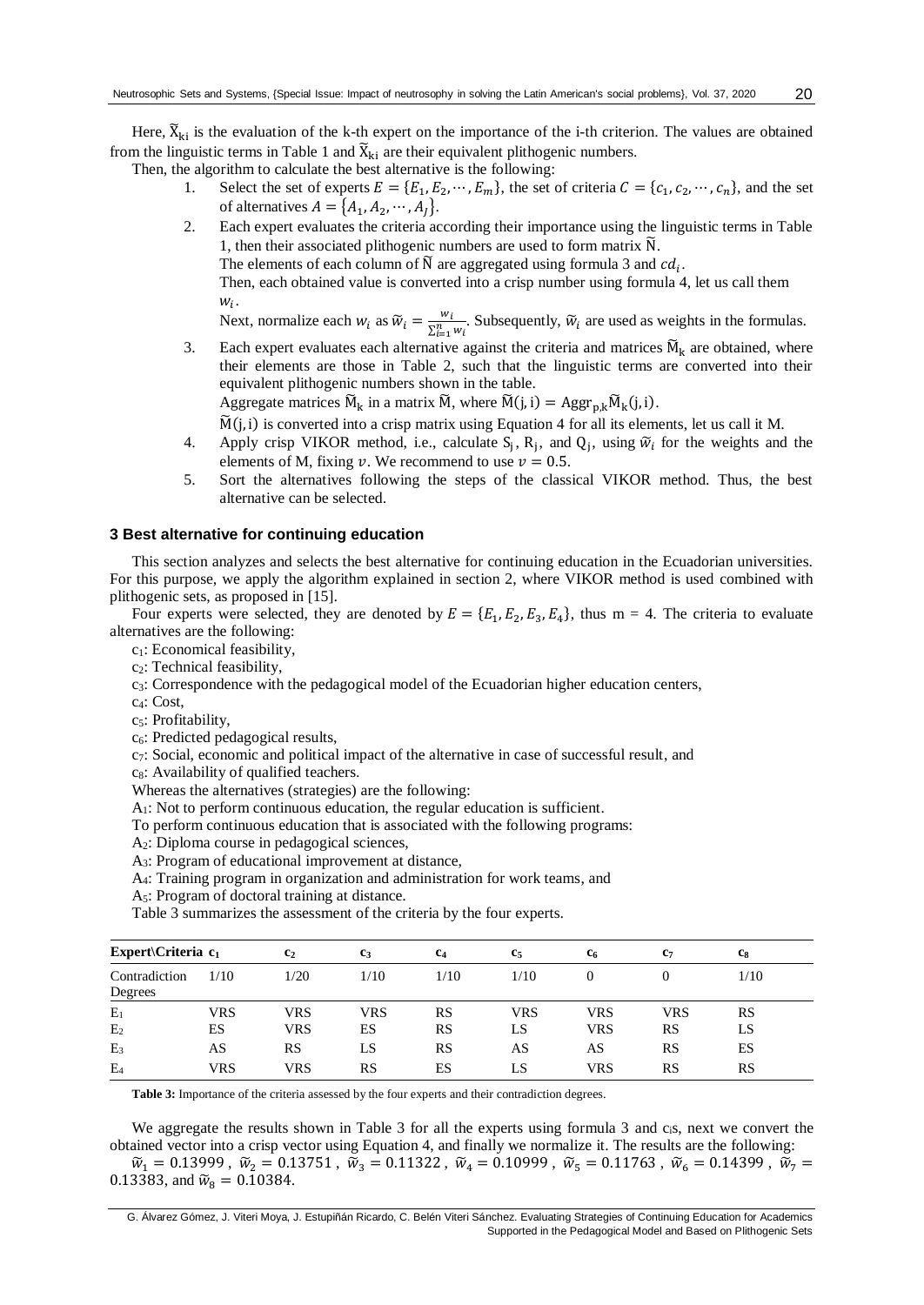| Now, experts evaluate the alternatives against the criteria using the linguistic terms in Table 2. The results are |  |  |  |
|--------------------------------------------------------------------------------------------------------------------|--|--|--|
| summarized in Tables 4-7.                                                                                          |  |  |  |

| Alternative\Criteria c1          |         | C <sub>2</sub> | C <sub>3</sub> | C <sub>4</sub> | C <sub>5</sub> | C <sub>6</sub> | C <sub>7</sub> | C8      |
|----------------------------------|---------|----------------|----------------|----------------|----------------|----------------|----------------|---------|
| Contradiction<br>Degrees         | 1/10    | 1/20           | 1/10           | 1/10           | 1/10           | $_{0}$         |                | 1/10    |
| A <sub>1</sub><br>A <sub>2</sub> | VG<br>G | VG<br>G        | VG<br>VG       | VG<br>G        | VP<br>VG       | М<br>VG        | VG             | VG<br>G |
| A <sub>3</sub>                   | MG      | MG             | VG             | MG             | VG             | VG             | VG             | G       |
| $A_4$                            | G       | G              | G              | G              | G              | VG             | VG             | G       |
| A <sub>5</sub>                   | G       | G              | VG             | G              | G              | VG             | MG             | M       |

**Table 4:** Alternatives assessed against the criteria by expert 1.

| Alternative\Criteria c <sub>1</sub> |      | C <sub>2</sub> | C <sub>3</sub> | C <sub>4</sub> | C <sub>5</sub> | c <sub>6</sub> | C <sub>7</sub> | c <sub>8</sub> |  |
|-------------------------------------|------|----------------|----------------|----------------|----------------|----------------|----------------|----------------|--|
| Contradiction<br>Degrees            | 1/10 | 1/20           | 1/10           | 1/10           | 1/10           | 0              |                | 1/10           |  |
| A <sub>1</sub>                      | VG   | VG             |                | G              |                |                |                | G              |  |
| A <sub>2</sub>                      | VG   | G              | VG             | VG             | G              | G              | VG             | G              |  |
| A <sub>3</sub>                      | М    | M              | G              | MG             | G              | VG             | VG             | VG             |  |
| $A_4$                               | G    | G              | VG             | VG             | G              | G              | VG             | G              |  |
| A <sub>5</sub>                      | VG   | G              | G              | G              | G              | G              | М              | М              |  |

**Table 5:** Alternatives assessed against the criteria by expert 2.

| Alternative\Criteria c <sub>1</sub> |      | C <sub>2</sub> | C <sub>3</sub> | C <sub>4</sub> | C <sub>5</sub> | C <sub>6</sub> | C <sub>7</sub> | c <sub>8</sub> |  |
|-------------------------------------|------|----------------|----------------|----------------|----------------|----------------|----------------|----------------|--|
| Contradiction<br>Degrees            | 1/10 | 1/20           | 1/10           | 1/10           | 1/10           | $\theta$       | 0              | 1/10           |  |
| A <sub>1</sub>                      | M    | G              | MG             | G              | P              | P              | P              | VG             |  |
| A <sub>2</sub>                      | G    | VG             | G              | VG             | VG             | G              | VG             | G              |  |
| $A_3$                               | MG   | MG             | G              | G              | G              | VG             | VG             | G              |  |
| A <sub>4</sub>                      | VG   | VG             | G              | G              | G              | G              | VG             | VG             |  |
| A <sub>5</sub>                      | G    | VG             | G              | G              | G              | VG             | MG             | MG             |  |

**Table 6:** Alternatives assessed against the criteria by expert 3.

| Alternative\Criteria c <sub>1</sub> |      | C <sub>2</sub> | C <sub>3</sub> | C <sub>4</sub> | C <sub>5</sub> | c <sub>6</sub> | C <sub>7</sub> | C <sub>8</sub> |
|-------------------------------------|------|----------------|----------------|----------------|----------------|----------------|----------------|----------------|
| Contradiction<br>Degrees            | 1/10 | 1/20           | 1/10           | 1/10           | 1/10           |                | 0              | 1/10           |
| A <sub>1</sub>                      | VG   | VG             | G              | G              |                | VP             | VP             | VG             |
| A <sub>2</sub>                      | VG   | VG             | VG             | VG             | VG             | VG             | VG             | VG             |
| $A_3$                               | М    | G              | G              | G              | G              | G              | VG             | VG             |
| $A_4$                               | VG   | VG             | G              | MG             | MG             | G              | G              | G              |
| A <sub>5</sub>                      | G    | G              | G              | G              | G              | G              | М              | M              |

**Table 7:** Alternatives assessed against the criteria by expert 4.

Table 8 contains the values of matrix M defined in step 3 of the algorithm. Before we aggregated the associated elements of matrices  $\widetilde{M}_k$  to obtain  $\widetilde{M}$  using  $\widetilde{M}(j,i) = \frac{4}{k-1}Aggr_p \widetilde{M}_k(j,i)$ , then, the crisp values are obtained through formula 4.

| Alternative\Criteria c <sub>1</sub> |         | C <sub>2</sub> | C <sub>3</sub> | C <sub>4</sub> | C <sub>5</sub> | C <sub>6</sub> | C <sub>7</sub> | C8      |
|-------------------------------------|---------|----------------|----------------|----------------|----------------|----------------|----------------|---------|
| A <sub>1</sub>                      | 0.94510 | 0.97658        | 0.92375        | 0.94440        | 0.46028        | 0.59016        | 0.50337        | 0.97693 |
| A <sub>2</sub>                      | 0.97027 | 0.97684        | 0.97316        | 0.97693        | 0.97693        | 0.97698        | 0.98333        | 0.96637 |
| $A_3$                               | 0.78517 | 0.89715        | 0.94440        | 0.91470        | 0.94440        | 0.97498        | 0.98333        | 0.97027 |
| $A_4$                               | 0.97403 | 0.97684        | 0.94440        | 0.89808        | 0.89028        | 0.96817        | 0.97498        | 0.95020 |
| A <sub>5</sub>                      | 0.94440 | 0.96051        | 0.94440        | 0.93816        | 0.93816        | 0.97281        | 0.84466        | 0.76852 |

**Table 8:** Matrix M of alternatives according to the criteria.

G. Álvarez Gómez, J. Viteri Moya, J. Estupiñán Ricardo, C. Belén Viteri Sánchez. Evaluating Strategies of Continuing Education for Academics Supported in the Pedagogical Model and Based on Plithogenic Sets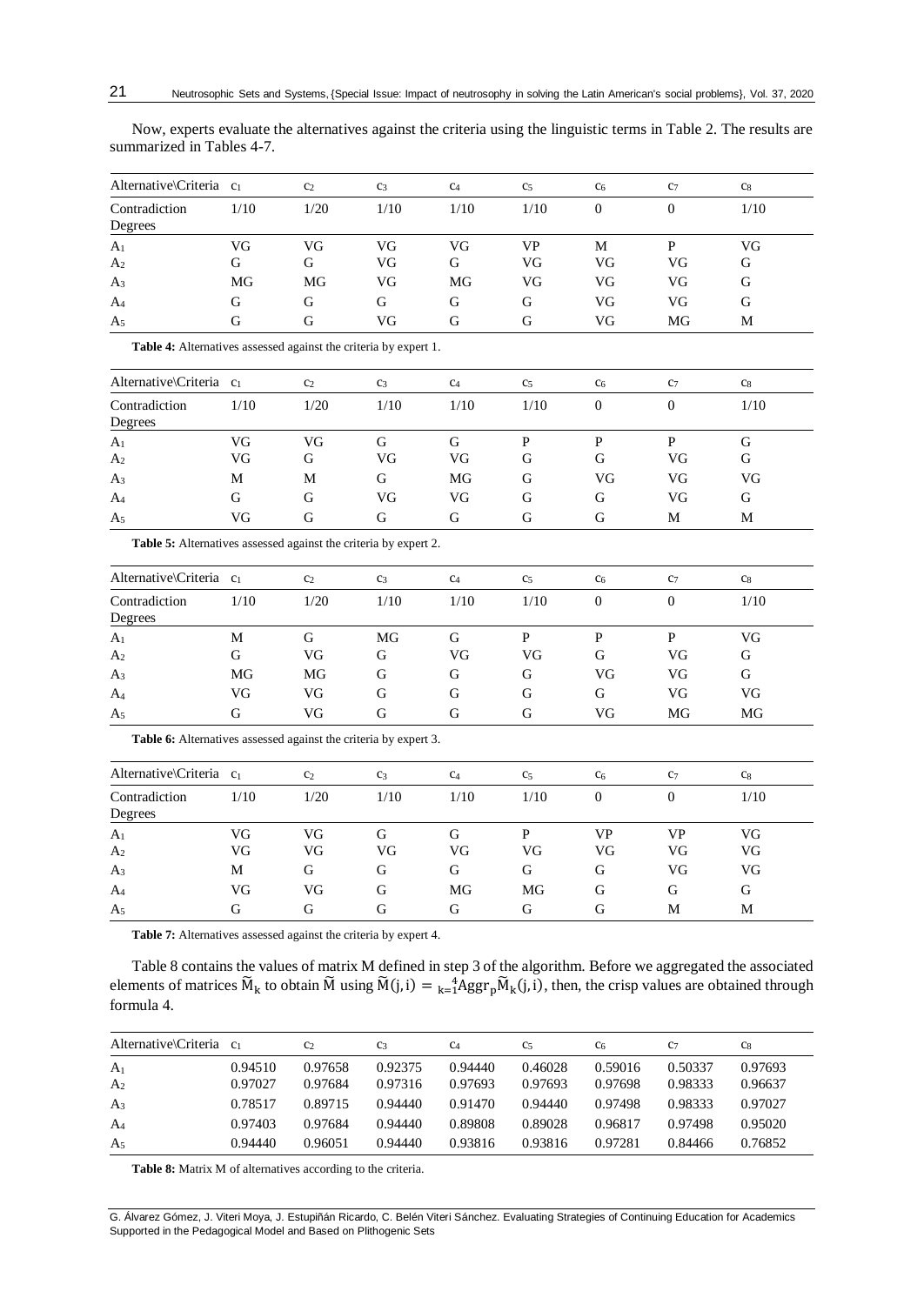22

Thus, the results of S and R are obtained through Equations 6 and 7, respectively:  $S_1 = 0.5759448$ ,  $S_2 = 0.0080519$ ,  $S_3 = 0.4416774$ ,  $S_4 = 0.2145537$ , and  $S_5 = 0.3230270$ .  $R_1 = 0.1439900$ ,  $R_2 = 0.0052624$ ,  $R_3 = 0.1399900$ ,  $R_4 = 0.1099900$ , and  $R_5 = 0.1038400$ .

Hence, the values of 
$$
Q
$$
 through Equation 8 are:

 $Q_1 = 1$ ,  $Q_2 = 0$ ,  $Q_3 = 0.86737$ ,  $Q_4 = 0.55927$ , and  $Q_5 = 0.63261$ .

Sorting the alternatives in descending order according to Q, we have  $A_1 > A_3 > A_5 > A_4 > A_2$ . Therefore  $A_2$ is the best one.

Checking the satisfaction of the two conditions, we have:

$$
Q(A_4) - Q(A_2) = 0.55927 \ge \frac{1}{5-1} = 0.25
$$
, then the condition of acceptable advantage is satisfied.

The condition of acceptable stability is also satisfied,  $A_2$  is the best alternative with respect to S, R and Q.

#### **Conclusion**

This paper contains the investigation on continuing education in the Ecuadorian higher education centers. This aims to select the best strategy for continuous training in pedagogical sciences of the postgraduate professionals who are teaching in the universities and colleges around the country. For this purpose, we used the VIKOR method in the framework of plithogenic sets, which has had a good performance applied in the medical management decision-making. Four specialists assessed five strategies according to eight criteria. The best strategy among those related to continuing education is "to perform the diploma course in pedagogical sciences", whereas the worst option is to "do not perform any continuous education". These conclusions are particularly useful to design the pedagogical models in Ecuadorian higher education. For the first time this method is used to select strategies in the area of pedagogical sciences, especially in continuing education.

### **References**

- 1. Merriam, S.B. and P.M. Cunningham, *Handbook of Adult and Continuing Education*. The Jossey-Bass Higher Education Series. 1989, San Francisco: Jossey-Bass Inc.
- 2. Chinchilla, J.R., *Doctoral Thesis: Model of the pedagogic professional acting of teachers in the school of professors' training of secondary education at the University of San Carlos of the Republic of Guatemala (Modelo del desempeño profesional pedagógico de los docentes en la escuela de formación de profesores de enseñanza media de la Universidad de San Carlos de la República de Guatemala)(In Spanish)*. 2015, ICCP: Havana.
- 3. Campoverde, E., *Doctoral Thesis: The improvement of the profesional pedagogical performance of the teachers at the "Unidad Académica de Pedagogía, Psicología y Educación" at the "Universidad Católica de Cuenca" (El mejoramiento del desempeño profesional pedagógico de los profesores de la Unidad Académica de Pedagogía, Psicología y Educación de la Universidad Católica de Cuenca)(In Spanish)*. 2014, IPLAC: Havana.
- 4. Oramas, R., *Doctoral thesis: Model of the teacher for the teaching scenarios in medicine studies (Modelo del profesor para los escenarios docentes de la carrera de medicina)(In Spanish)*. 2012.
- 5. Smarandache, F., *Plithogeny, Plithogenic Set, Logic, Probability, and Statistics*. 2017, Bruxelles: Pons.
- 6. Smarandache, F., *Plithogenic Set, an Extension of Crisp, Fuzzy, Intuitionistic Fuzzy, and Neutrosophic Sets – Revisited. Neutrosophic Sets and Systems*,, 2018. *21*: p. 153-166.
- 7. Rana, S., M. Qayyum, M. Saeed, F. Smarandache, and B.A. Khan, *Plithogenic Fuzzy Whole Hypersoft Set, Construction of Operators and their Application in Frequency Matrix Multi Attribute Decision Making Technique. Neutrosophic Sets and Systems*,, 2019. *28*: p. 34-50.
- 8. Martin, N. and F. Smarandache, *Introduction to Combined Plithogenic Hypersoft Sets. Neutrosophic Sets and Systems*,, 2020. *35*: p. 503-510.
- 9. Gayen, S., F. Smarandache, S. Jha, M.K. Singh, S. Broumi, and R. Kumar, *Introduction to Plithogenic Hypersoft Subgroup. Neutrosophic Sets and Systems*,, 2020. *33*: p. 208-233.
- 10. Alkhazaleh, S., *Plithogenic Soft Set. Neutrosophic Sets and Systems*,, 2020. *33*: p. 256-274.
- 11. Smarandache, F., *Extended Nonstandard Neutrosophic Logic, Set, and Probability Based on Extended Nonstandard Analysis. Symmetry*,, 2019. **11**: p. 515.
- 12. Opricovic, S. and G.-H. Tzeng, *Extended VIKOR method in comparison with outranking methods. European Journal of Operational Research*,, 2007. **178**: p. 514–529.
- 13. Jahan, A., F. Mustapha, M.Y. Ismail, S.M. Sapuan, and M. Bahraminasab, *A comprehensive VIKOR method for material selection. Materials and Design*,, 2011. **32**: p. 1215–1221.
- 14. Shemshadi, A., H. Shirazi, M. Toreihi, and M.J. Tarokh, *A fuzzy VIKOR method for supplier selection based on entropy measure for objective weighting. Expert Systems with Applications*,, 2011. *38* p. 12160–12167.

G. Álvarez Gómez, J. Viteri Moya, J. Estupiñán Ricardo, C. Belén Viteri Sánchez. Evaluating Strategies of Continuing Education for Academics Supported in the Pedagogical Model and Based on Plithogenic Sets